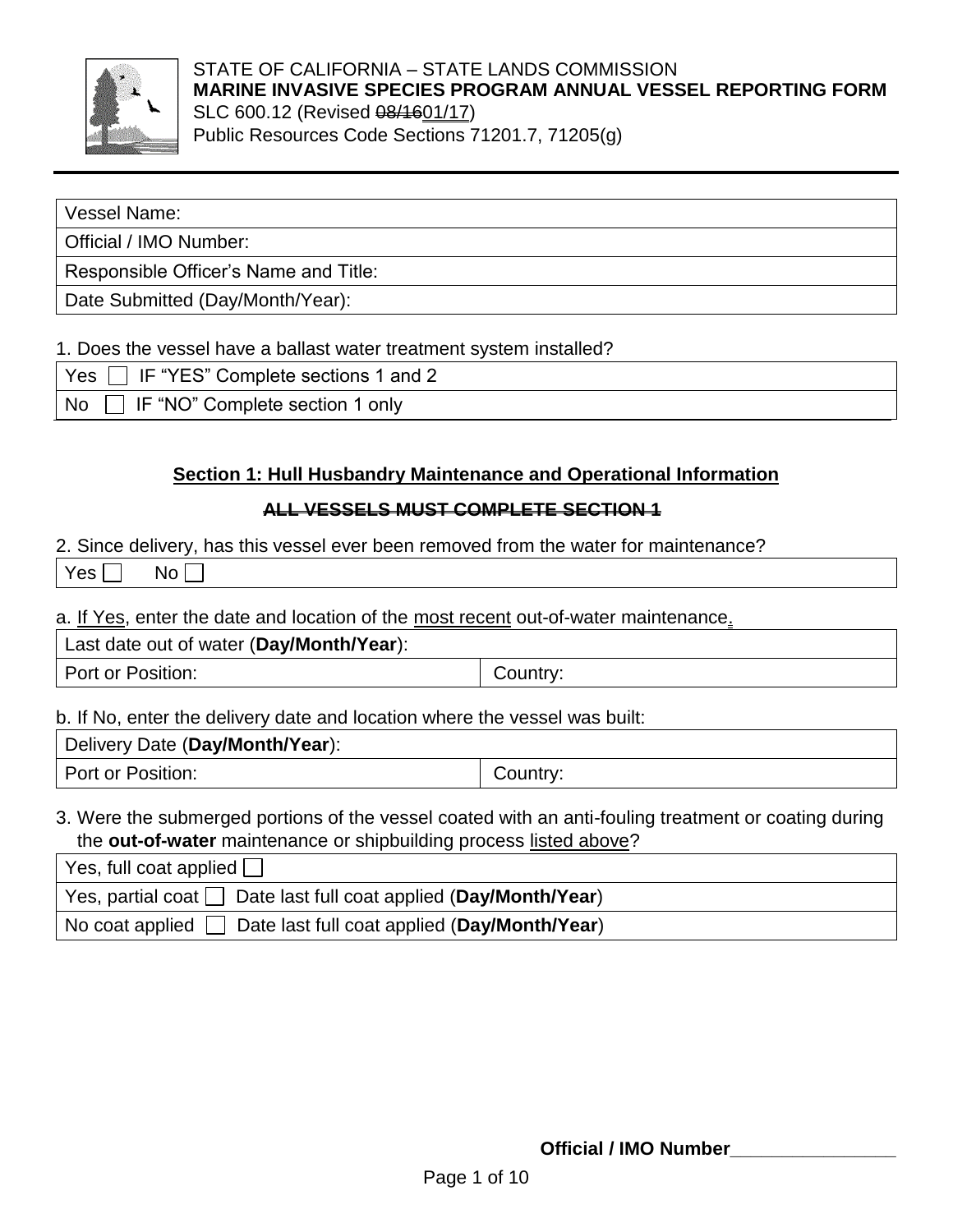

4. For the most recent full coat application of anti-fouling treatment, what type of anti-fouling treatment was applied and to which specific sections of the submerged portion of the vessel was it applied?

| Manufacturer/Company:                                                        |
|------------------------------------------------------------------------------|
| <b>Product Name:</b>                                                         |
| Applied on (Check all that apply): Hull Sides<br>Hull Bottom  <br>Sea Chests |
| Propeller   Rope Guard/Propeller Shaft  <br>Sea Chest Gratings $\Box$        |
| Previous Docking Blocks [<br>Rudder<br><b>Bilge Keels</b><br>Thrusters       |

| Manufacturer/Company:                                                    |
|--------------------------------------------------------------------------|
| <b>Product Name:</b>                                                     |
| Applied on (Check all that apply): Hull Sides   Hull Bottom   Sea Chests |
| Sea Chest Gratings   Propeller   Rope Guard/Propeller Shaft              |
| Rudder [<br>Bilge Keels<br><b>Previous Docking Blocks</b><br>Thrusters I |

| Manufacturer/Company:                                                              |
|------------------------------------------------------------------------------------|
| <b>Product Name:</b>                                                               |
| Applied on (Check all that apply): Hull Sides $\Box$ Hull Bottom $\Box$ Sea Chests |
| Propeller   Rope Guard/Propeller Shaft  <br>Sea Chest Gratings $\Box$              |
| Rudder [<br>Bilge Keels  <br>Previous Docking Blocks  <br>Thrusters $\Box$         |

5. Were the sea chests inspected and/or cleaned during the out-of-water maintenance listed above? If no out-of-water maintenance was performed since delivery, select Not Applicable.

| $\mid$ (Check all that apply) Yes, sea chests inspected $\Box$ Yes, sea chests cleaned $\Box$ |                |
|-----------------------------------------------------------------------------------------------|----------------|
| No, sea chests not inspected or cleaned [                                                     | Not Applicable |

6. Are Marine Growth Prevention Systems (MGPS) installed in the sea chest(s) and/or sea strainer(s)

| Yes  <br>Manufacturer:                                                            | Model: |  |  |
|-----------------------------------------------------------------------------------|--------|--|--|
| If Yes, MGPS installed in (check all that apply): Sea Chest(s)<br>Sea strainer(s) |        |  |  |
| l No                                                                              |        |  |  |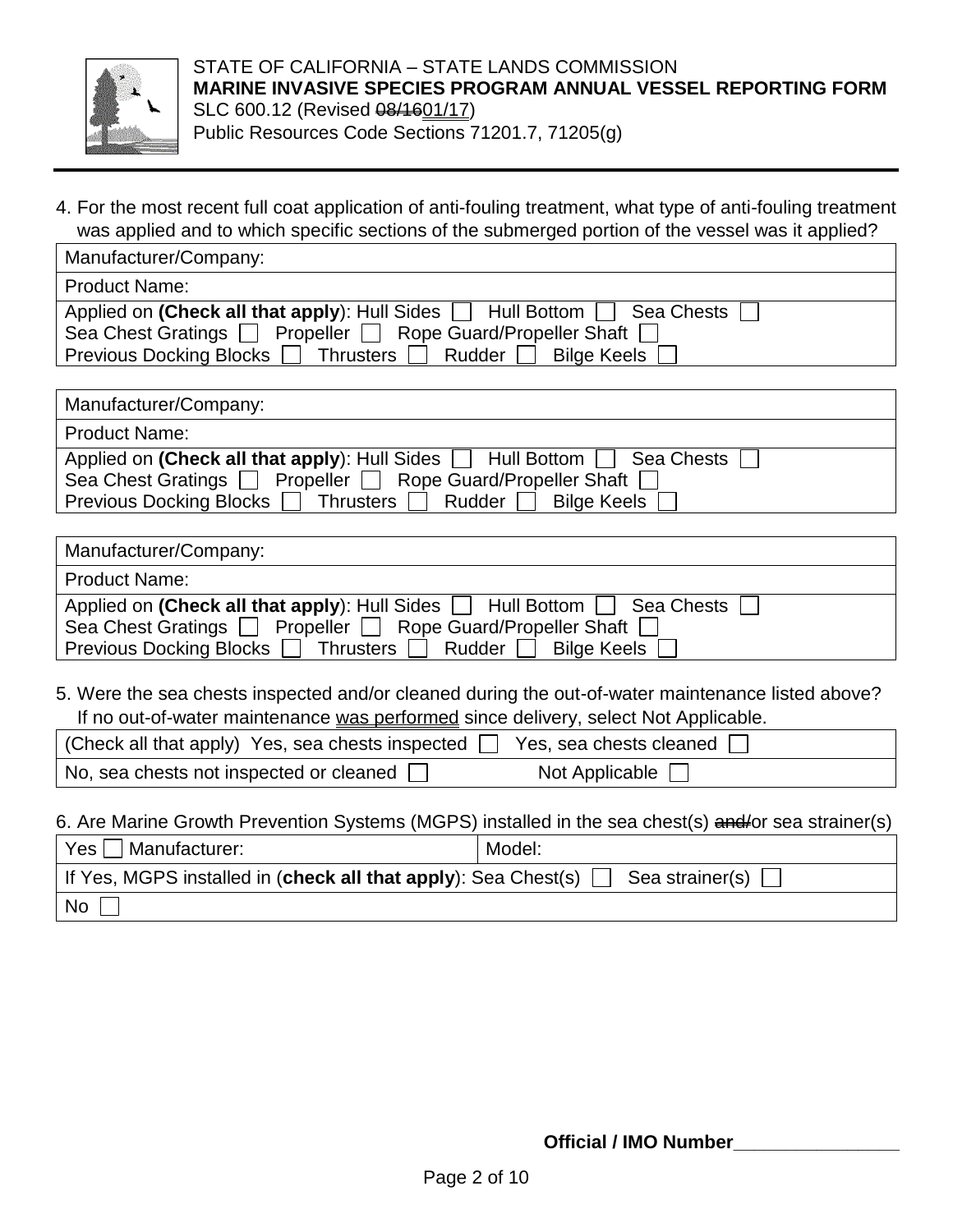

#### STATE OF CALIFORNIA – STATE LANDS COMMISSION **MARINE INVASIVE SPECIES PROGRAM ANNUAL VESSEL REPORTING FORM** SLC 600.12 (Revised  $\frac{0.44601}{17}$ ) Public Resources Code Sections 71201.7, 71205(g)

- 7. Has the vessel undergone in-water cleaning to the submerged portions of the vessel since the last out-of-water maintenance period? Yes  $\Box$  No  $\Box$
- a. If Yes, when and where did the vessel most recently undergo **in-water** cleaning?

(Do not include cleaning performed during out-of-water maintenance period)

| Date (Day/Month/Year):                                                                                                                                                                                 |      |  |  |
|--------------------------------------------------------------------------------------------------------------------------------------------------------------------------------------------------------|------|--|--|
| Port or Position:<br>Country:                                                                                                                                                                          |      |  |  |
| Vendor providing cleaning service:                                                                                                                                                                     |      |  |  |
| Section(s) cleaned (Check all that apply): Hull Sides   Hull Bottom  <br>Propeller   Sea Chest Grating   Sea Chest   Bilge Keels   Rudder  <br><b>Docking</b><br>Blocks <sup>Thrusters</sup> I Unknown |      |  |  |
| Robotic  <br>Cleaning method: Divers                                                                                                                                                                   | Both |  |  |

8. Has the propeller been polished since the last **out-of-water** maintenance (including shipbuilding process) or **in-water** cleaning?

| Yes<br>Date of propeller polishing (Day/Month/Year): |  |
|------------------------------------------------------|--|
| <b>No</b>                                            |  |

9. Are the anchor and anchor chains rinsed during retrieval? Yes  $\Box$  No  $\Box$ 

10. List the following information for this vessel averaged over the last four months:

| a. Average Voyage Speed (knots):                |              |             |  |
|-------------------------------------------------|--------------|-------------|--|
| b. Average Port Residency Time (hours or days): | <b>Hours</b> | <b>Days</b> |  |

11. Since the hull was last cleaned (out-of-water or in-water), has the vessel visited:

a. Fresh water ports (Specific gravity of less than 1.005)?

| Yes | times?<br>How many |  |
|-----|--------------------|--|
| No  |                    |  |

#### b. Tropical ports (between  $23.5^{\circ}$  S and  $23.5^{\circ}$  N latitude)?

| Yes <sub>1</sub> | times':<br>many<br>HOW |  |
|------------------|------------------------|--|
| <b>No</b>        |                        |  |

#### c. Panama Canal?

| Yes, | How many times? |  |
|------|-----------------|--|
| l No |                 |  |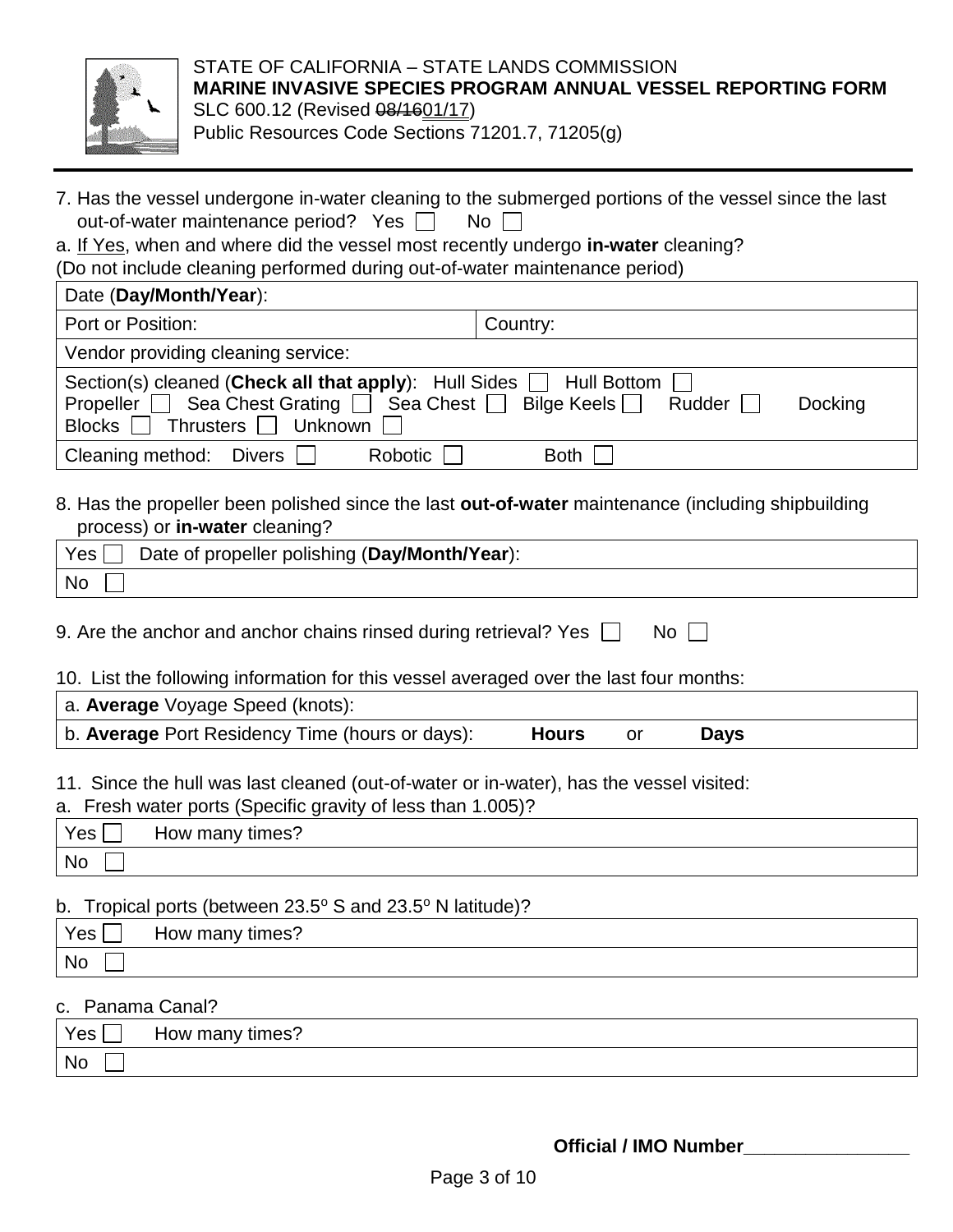

12. List the previous 10 ports visited by this vessel in the order they were visited (start with most recent). You do not have to use all 10 spaces if the vessel has a regular route that involves less than 10 ports. Add more lines if regular route involves more than 10 ports.

Check here  $\Box$  if the vessel visits the same ports on a regular route.

List dates as (**Day/Month/Year**).

| Port or Position: | Country:        |
|-------------------|-----------------|
| Arrival date:     | Departure date: |
|                   |                 |
| Port or Position: | Country:        |
| Arrival date:     | Departure date: |
| Port or Position: | Country:        |
| Arrival date:     | Departure date: |
| Port or Position: | Country:        |
| Arrival date:     | Departure date: |
| Port or Position: | Country:        |
| Arrival date:     | Departure date: |
| Port or Position: |                 |
|                   | Country:        |
| Arrival date:     | Departure date: |
| Port or Position: | Country:        |
| Arrival date:     | Departure date: |
| Port or Position: | Country:        |
| Arrival date:     | Departure date: |
| Port or Position: | Country:        |
| Arrival date:     | Departure date: |
| Port or Position: | Country:        |
| Arrival date:     | Departure date: |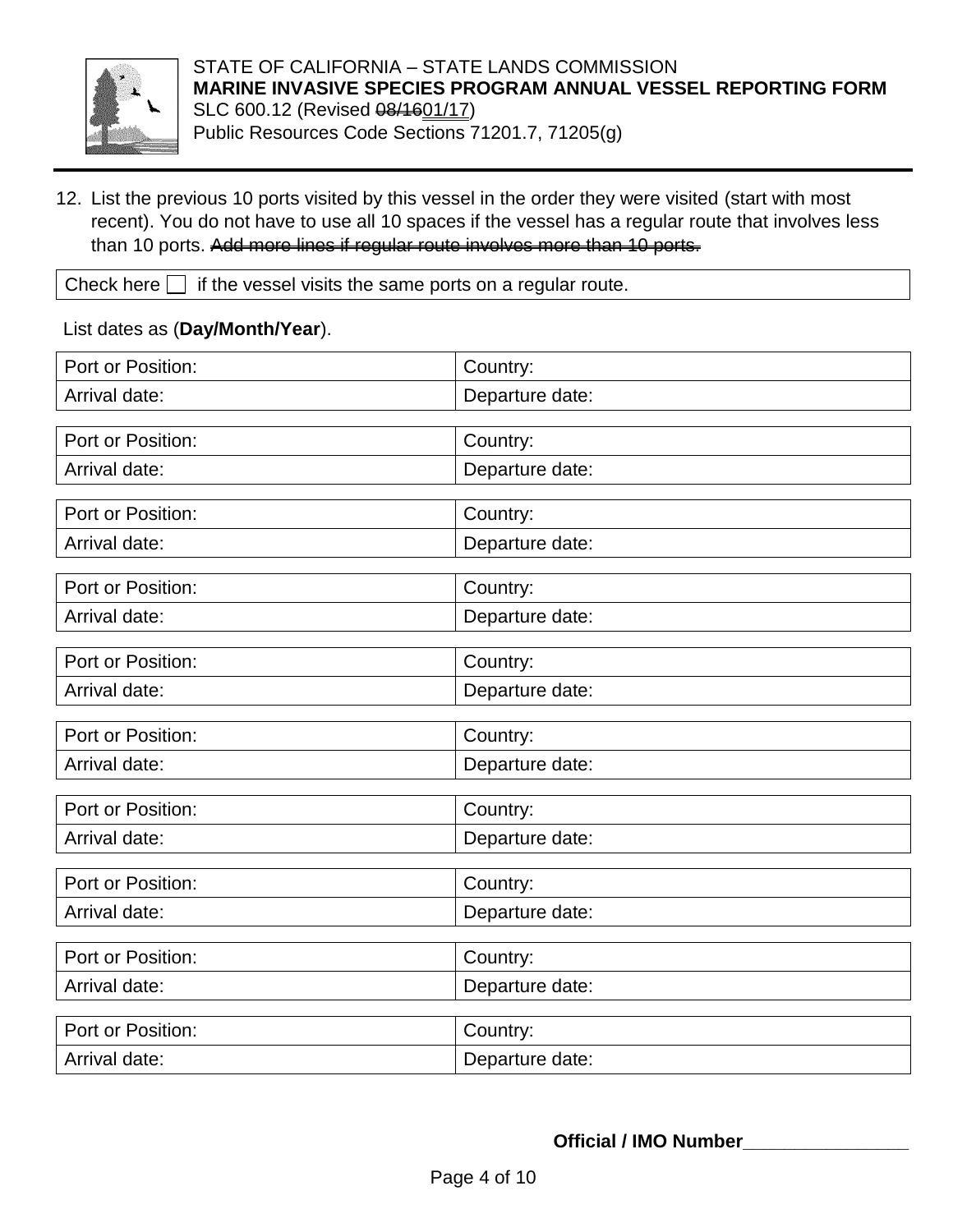

- 13. Since the most recent hull cleaning (out-of-water or in-water) or delivery, has the vessel spent 10 or more consecutive days in any single location? (Do not include time out-of-water or during inwater cleaning.).
- **No**  $\Box$  Indicate the longest amount of time spent in a single location since the last hull cleaning

| Number of Days:   | Date of Arrival: |  |
|-------------------|------------------|--|
| Port or Position: | Country:         |  |

**Yes**  $\Box$  List all of the occurrences where the vessel spent 10 or more consecutive days in any single location since the last hull cleaning. List dates as (**Day/Month/Year**):

| Number of Days:   | Date of Arrival: |  |
|-------------------|------------------|--|
| Port or Position: | Country:         |  |
| Number of Days:   | Date of Arrival: |  |
| Port or Position: | Country:         |  |
| Number of Days:   | Date of Arrival: |  |
| Port or Position: | Country:         |  |
| Number of Days:   | Date of Arrival: |  |
| Port or Position: | Country:         |  |
| Number of Days:   | Date of Arrival: |  |
| Port or Position: | Country:         |  |
| Number of Days:   | Date of Arrival: |  |
| Port or Position: | Country:         |  |
| Number of Days:   | Date of Arrival: |  |
| Port or Position: | Country:         |  |
| Number of Days:   | Date of Arrival: |  |
| Port or Position: | Country:         |  |
| Number of Days:   | Date of Arrival: |  |
| Port or Position: | Country:         |  |
| Number of Days:   | Date of Arrival: |  |
| Port or Position: | Country:         |  |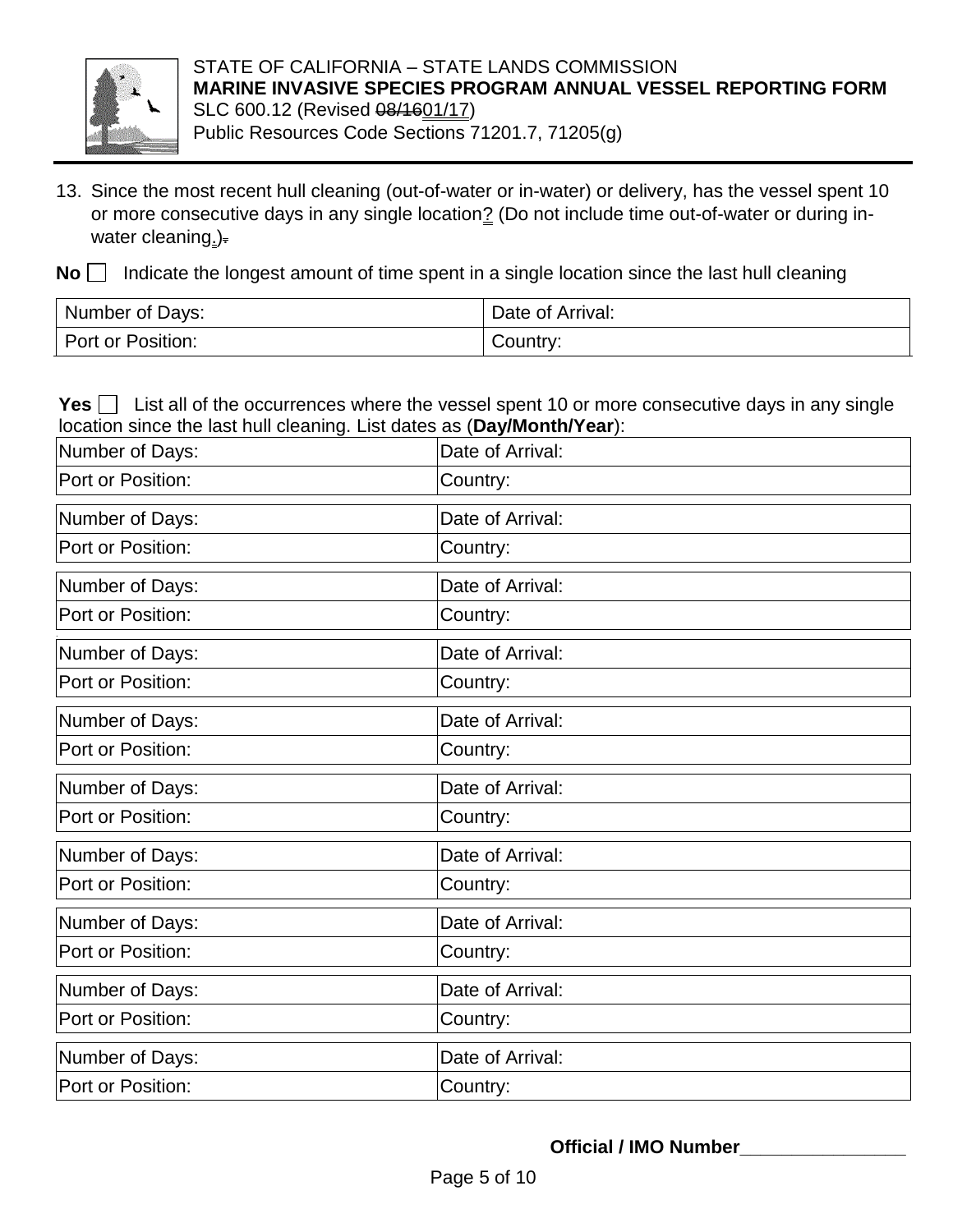

STATE OF CALIFORNIA – STATE LANDS COMMISSION **MARINE INVASIVE SPECIES PROGRAM ANNUAL VESSEL REPORTING FORM** SLC 600.12 (Revised  $\frac{0.14601}{17}$ ) Public Resources Code Sections 71201.7, 71205(g)

#### **Section 2: Ballast Water Treatment System Information**

**ONLY COMPLETE ONLY IF VESSEL HAS A BALLAST WATER TREATMENT SYSTEM INSTALLED**

#### **Note: Complete a separate Section 2 for each installed ballast water treatment system.**

14. Provide the following information about the vessel's installed ballast water treatment system:

Manufacturer/Company:

Product Name:

Model Number:

Date System Commissioned (**Day/Month/Year**):

15. Has the installed ballast water treatment system been used to treat ballast water in the last 12 months?

| Yes <sub>1</sub>                                           |
|------------------------------------------------------------|
| Number of times the system was used in the last 12 months: |
| No <sub>1</sub>                                            |

16. Has the installed ballast water treatment system malfunctioned in the last 12 months?

| Yes                                                                       | Date of Most Recent Malfunction (Day/Month/Year)         |  |
|---------------------------------------------------------------------------|----------------------------------------------------------|--|
|                                                                           | Describe all malfunctions during the previous 12 months: |  |
|                                                                           |                                                          |  |
|                                                                           |                                                          |  |
|                                                                           |                                                          |  |
| Describe all repairs for all malfunctions during the previous 12 months : |                                                          |  |
|                                                                           |                                                          |  |
|                                                                           |                                                          |  |
| No                                                                        |                                                          |  |

17. Has an onboard test for biological performance of the vessel's installed ballast water treatment system been completed since the system was commissioned?

| $\forall$ es $\Box$ If "YES", List the dates of the tests (Day/Month/Year): |  |
|-----------------------------------------------------------------------------|--|
|                                                                             |  |
| $\vert$ No $\vert$                                                          |  |

**Official / IMO Number\_\_\_\_\_\_\_\_\_\_\_\_\_\_\_\_**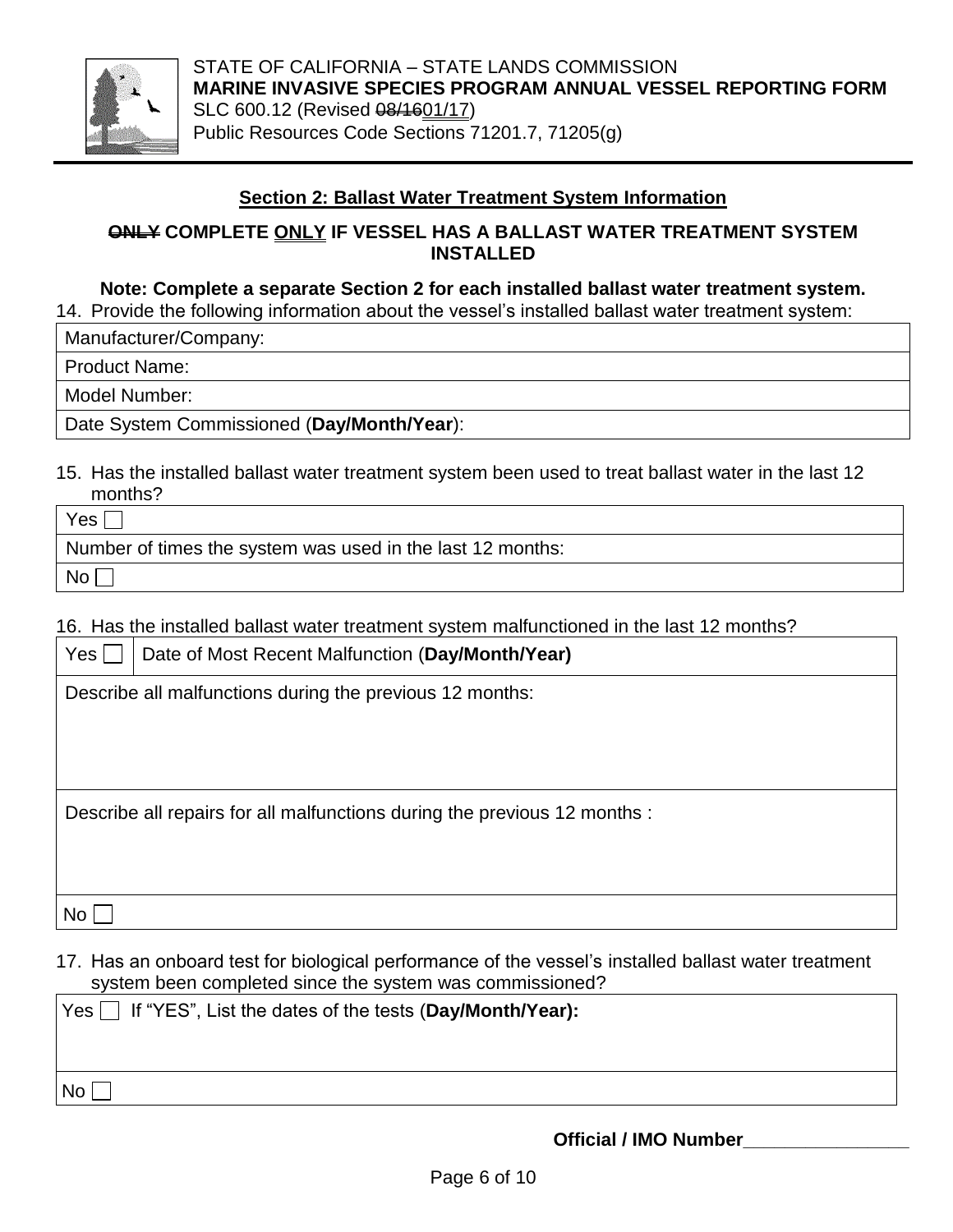

STATE OF CALIFORNIA – STATE LANDS COMMISSION **MARINE INVASIVE SPECIES PROGRAM ANNUAL VESSEL REPORTING FORM** SLC 600.12 (Revised  $\frac{0.14601}{17}$ ) Public Resources Code Sections 71201.7, 71205(g)

## **Instructions**

**California State Lands Commission Public Resources Code Sections 71201.7, 71205(g) August 2016January 2017**

**All vessels must submit the Marine Invasive Species Program Annual Vessel Reporting Form at least twenty-four hours in advance of the first arrival of the calendar year to a California port. As used in this form, "vessel" has the same meaning as defined in California Code of Regulations, Title 2, section 2298.2. Applicability of this reporting requirement is defined in California Code of Regulations, Title 2, section 2298.5.**

### **SUBMIT THE COMPLETED FORM AT LEAST TWENTY-FOUR HOURS IN ADVANCE OF THE FIRST ARRIVAL OF THE CALENDAR YEAR AT A CALIFORNIA PORT TO:**

California State Lands Commission Marine Environmental Protection Division 200 Oceangate, Suite 900 Long Beach, CA 90802 or FAX: 562-499-6444 or Email: [bwform@slc.ca.gov](mailto:bwform@slc.ca.gov)

## **Report information using the following instructions:**

**Question 1:** Check the appropriate box to indicate whether the vessel has an onboard ballast water treatment system installed.

- If Yes was selected, complete both Section 1 and Section 2
- If No was selected, complete only Section 1

# **Section 1: Hull Husbandry Maintenance and Operational Information**

## **ALL VESSELS MUST COMPLETE SECTION 1**

**Question 2:** Check the appropriate box to indicate whether, since delivery, the vessel has ever been removed from the water for maintenance.

- If "Yes" was selected, enter the date (Day/Month/Year) and location for the most recent out-ofwater maintenance period (for example, if vessel was out of water for dry-dock from 1 January 2016 through 10 January 2016, list 10 January 2016 as the last date out of water)
- If "No" was selected, enter the vessel's delivery date (Day/Month/Year) and the location where the vessel was built

**Question 3:** Check the appropriate box to indicate whether the vessel's hull was coated with an antifouling treatment/coating during the out-of-water maintenance period or shipbuilding process described in Question 2.

If "Yes, full coat applied" was selected, move on to Question 4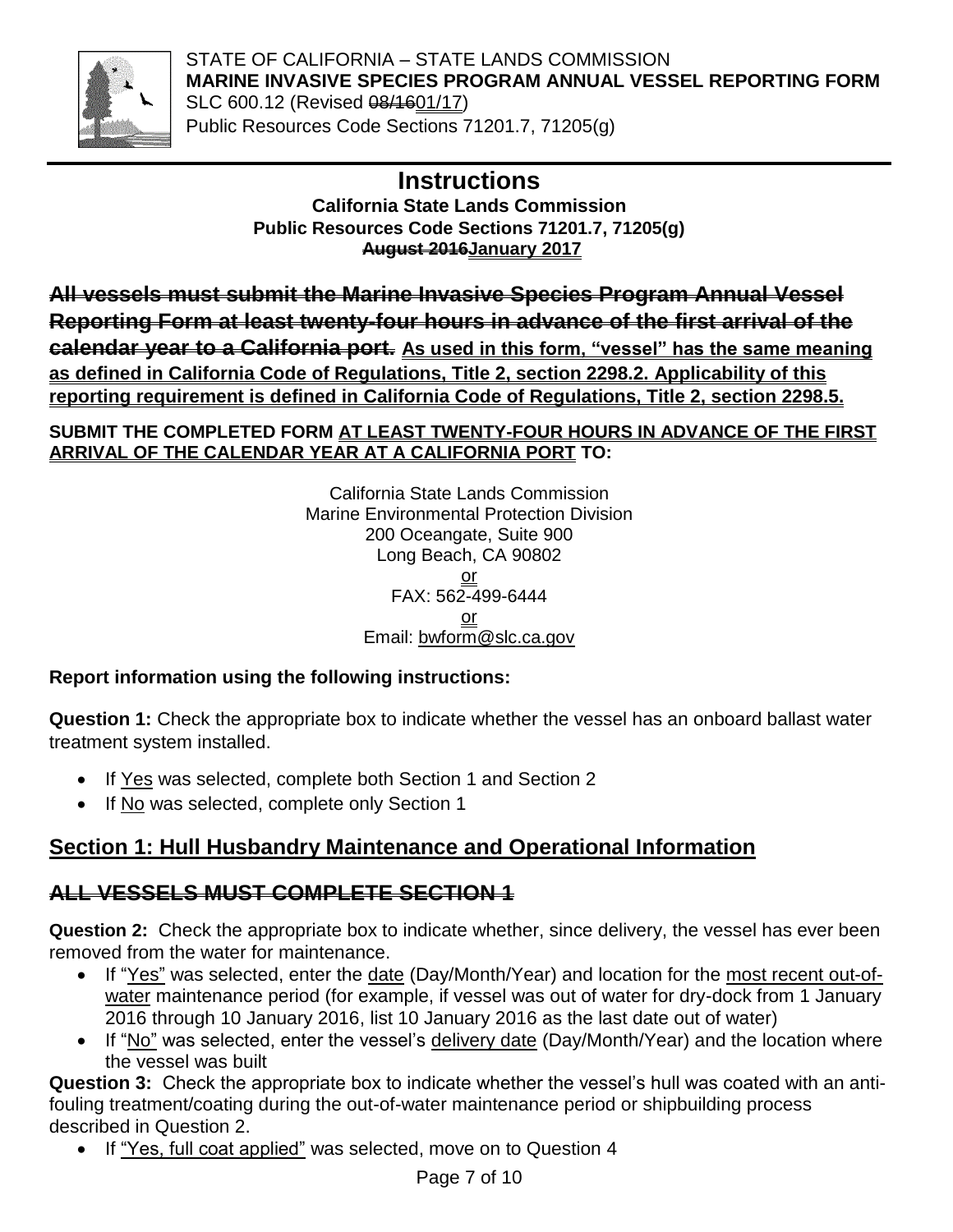- If "Yes, partial coat" was selected, list completion date (Day/Month/Year) of most recent full coat application of an anti-fouling treatment/coating
- If "No coat applied" was selected, list completion date (Day/Month/Year) of most recent full coat application of an anti-fouling treatment/coating



STATE OF CALIFORNIA – STATE LANDS COMMISSION **MARINE INVASIVE SPECIES PROGRAM ANNUAL VESSEL REPORTING FORM** SLC 600.12 (Revised  $\frac{0.44601}{17}$ ) Public Resources Code Sections 71201.7, 71205(g)

**Question 4:** For the most recent full coat application of anti-fouling treatment/coating, list the manufacturer(s)/company(ies) and product names of the treatment(s)/coating(s) and check the box next to the specific section(s) of the submerged portions of the vessel where each treatment was applied (check all sections that apply). List information for each anti-fouling treatment/coating if more than one was applied. Attach additional pages if necessary.

**Question 5:** Check the appropriate box to indicate whether the sea chest(s) were inspected and/or cleaned during the most recent out-of-water maintenance period described in Question 2. If no out-ofwater maintenance since delivery, check Not Applicable.

**Question 6:** Marine Growth Protection Systems (MGPS) are systems installed in the sea chests or sea strainers to prevent the accumulation of fouling organisms within the sea chests and associated seawater circulation networks. Check the appropriate box to indicate if a Marine Growth Protection System is installed in the sea chest(s).

- If "Yes" was selected, list the Manufacturer and Model
- If "Yes" was selected, indicate whether MGPS is installed in sea chests or strainers (or both)
- If "No" was selected, move on to Question 7

**Question 7:** Check the appropriate box to indicate if the vessel has undergone in-water cleaning on the submerged portions of the vessel since the last out-of-water maintenance period. In-water cleaning does not include cleaning carried out during out-of-water maintenance but does include cleaning carried out during the Underwater Inspection in Lieu of Dry-Docking (UWILD). For this question, out-of-water maintenance includes the shipbuilding process.

- If "Yes' was selected, answer Question 7a
- If "No" was selected, move on to Question 8

**Question 7a:** Provide date (Day/Month/Year) and location of most recent in-water cleaning (do not include cleaning performed during out-of-water maintenance period) as well as the vendor that conducted the in-water cleaning. Check the box next to the appropriate sections to indicate those sections of the vessel that were cleaned during the in-water cleaning described in Question 7. Indicate whether in-water cleaning was conducted by divers, a robotic system, or both.

**Question 8:** Check the appropriate box to indicate whether the propeller has been polished since the most recent out-of-water maintenance or in-water cleaning. For this question, **out-of-water** maintenance includes the shipbuilding process.

• If "Yes" was selected, list the date of the most recent propeller polishing If 'No" was selected, move on to Question 9.

**Question 9:** Check the appropriate box to indicate whether the anchor and anchor chains are rinsed during retrieval.

**Question 10a:** Over the past four months, list the average speed (knots) at which this vessel has traveled.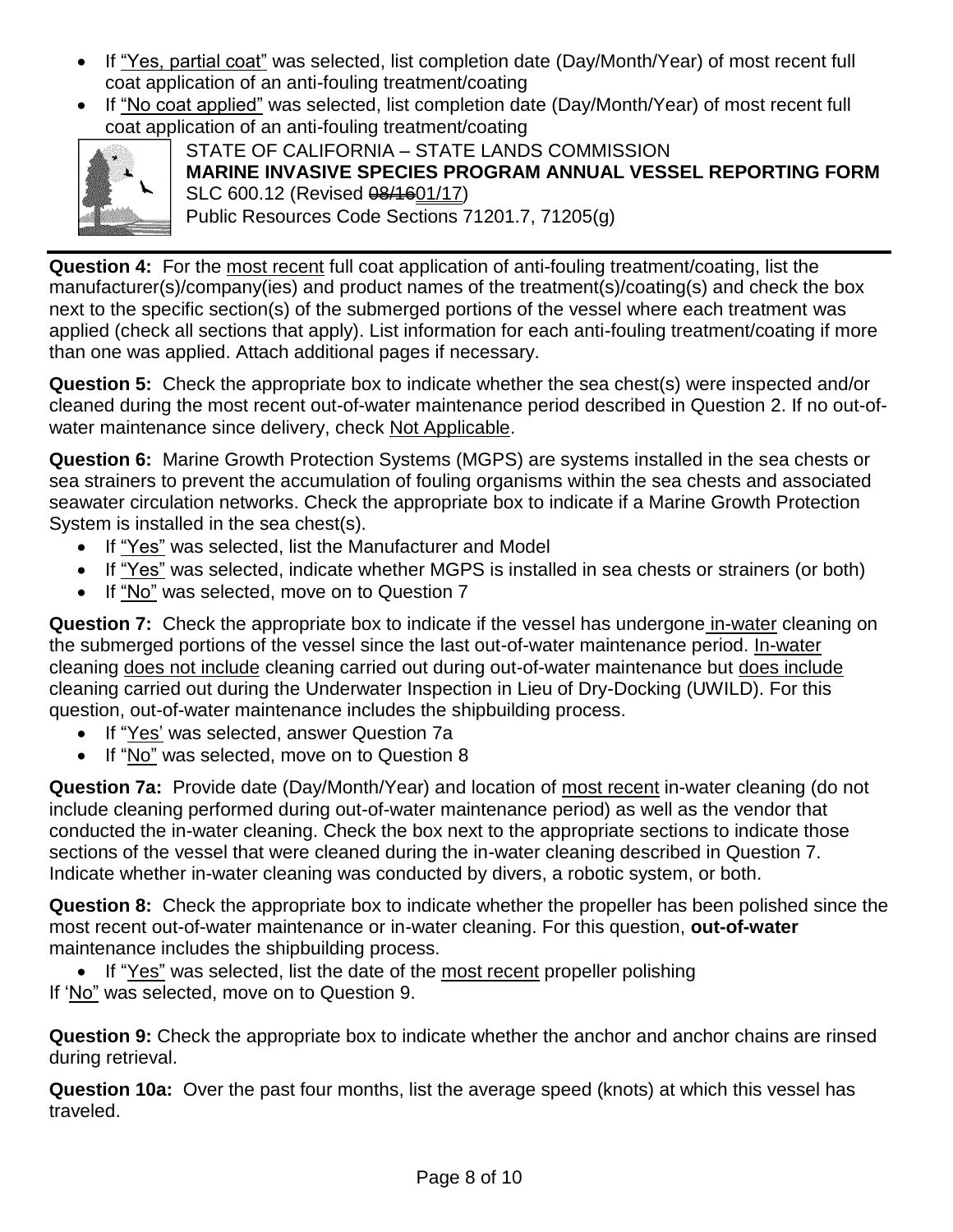**Question 10b:** Over the past four months, list the average length of time (either hours or days) that this vessel has spent in any given port.



STATE OF CALIFORNIA – STATE LANDS COMMISSION **MARINE INVASIVE SPECIES PROGRAM ANNUAL VESSEL REPORTING FORM** SLC 600.12 (Revised  $\frac{0.14601}{17}$ ) Public Resources Code Sections 71201.7, 71205(g)

**Question 11a:** Check the appropriate box to indicate whether this vessel has visited any freshwater ports (specific gravity of less than 1.005) since the hull was last cleaned (either in-water or out-ofwater) or since delivery if the hull has never been cleaned.

• If "Yes" is selected, list the number of times that this vessel visited freshwater ports since the hull was last cleaned or since delivery if the hull has never been cleaned.

**Question 11b:** Check the appropriate box to indicate whether this vessel has visited any tropical ports between latitudes  $23.5^{\circ}$  S and  $23.5^{\circ}$  N since the hull was last cleaned (either in-water or out-ofwater) or since delivery if the hull has never been cleaned.

• If "Yes" is selected, list the number of times that this vessel visited tropical ports since the hull was last cleaned or since delivery if the hull has never been cleaned.

**Question 11c:** Check the appropriate box to indicate whether this vessel has traversed the Panama Canal since the hull was last cleaned (either in-water or out-of-water) or since delivery if the hull has never been cleaned.

• If "Yes" is selected, list the number of times that this vessel has traversed the Panama Canal since the hull was last cleaned or since delivery if the hull has never been cleaned.

**Question 12:** Starting with the most recent port, list the last 10 ports visited by this vessel. Provide information on the port or place, country, and the dates of arrival and departure.

If this vessel follows a regular route, visiting the same ports routinely, place a check in the box provided and list the information for the most recently completed route. You do not have to use all ten spaces if the regular route involves less than 10 ports. Add more lines if the regular route involves more than ten ports.

**Question 13:** Check the appropriate box to indicate whether this vessel has spent 10 or more consecutive days in any single location since the last time the hull was cleaned (either in-water or out of water) or since delivery if the hull has never been cleaned. Do not include time spent out-of-water or time spent during in-water cleaning.

- If "No" is selected, enter the information for the single longest amount of time this vessel has spent in a single location since the last hull cleaning or since delivery if the hull has never been cleaned.
- If "Yes" is selected, list all of the occurrences where the vessel spent 10 or more consecutive days in any single location since the last hull cleaning or since delivery if the hull has never been cleaned.